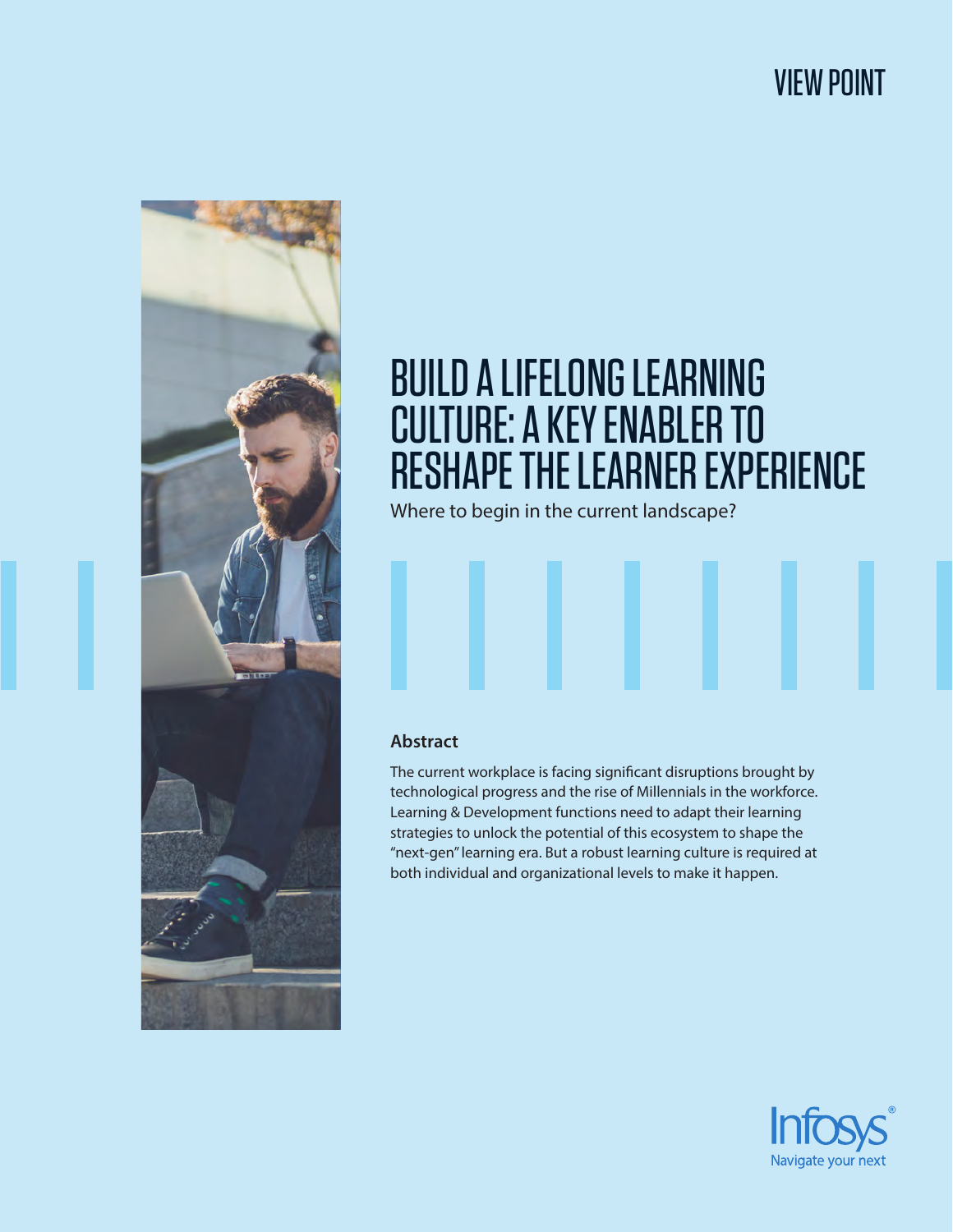The post-digital era is creating new challenges for Learning & Development (L&D) departments. Business disruptions are occurring due to remarkable technological progress, creating new habits and trends. And the biggest change is the generational shift of the workforce: a workforce that is digital native, hyper-connected and highly volatile. To ensure their loyalty to the workplace and make them feel engaged, they need opportunities to develop at each stage of their career. Traditional in-class trainings and e-learning videos still occupy an important place in the training landscape, although their efficacy and return on investment have proven to be inadequate. It is time to reimagine and reshape the employee learning experience. But what does it take to make it thriving?



# 1.The rise of millennials in the workforce and the ubiquity of affordable technology are creating the conditions to revisit learning strategies

If we look at demographics, Millennials and Gen Z have arrived in the workplace. In 2018, they represented 38% of the workforce<sup>1</sup>. They are digital native; the way they learn and consume information in their daily lives is setting new standards. Their habits and workstyle should be scrutinized and replicated to the professional learning environment. There is an opportunity for L&D departments to learn from them and propose innovative learning models away from traditional patterns.

The new generations want to learn:

- **'ATAWAD':** anytime, anywhere and on any device
- **Quickly, but efficiently:** to cope with the pace of change, where time is precious and distractions are everywhere
- **With fancy modalities:** 87% of employees under 30 are enthusiastic about using new technology and patterns to learn<sup>2</sup>



**Source:** "How modern workers learn", Digital Learning Academy, Survey 2019<sup>2</sup>

**• From and with their peers:** constantly connected, they are the social media generation and sharing moments with their network is in their DNA.

How can these habits affect L&D strategies? The priority should be put on the following building blocks:

- **Ubiquity and mobility:** Responsive design, to facilitate learning on mobile devices and tablets, online and offline, is a must.
- **Fast-learning and microlearning:**  The biggest barrier to learning is time. By "chunking" the learning material into elementary pieces, packing a specific goal at a time, the learner gets targeted bites of knowledge in the moment of need. Typically, short, selfdirected videos are the best format for populations that rarely escape from their daily work, such as top management, in-store retailers, salespeople, etc. Studies show that knowledge retention increases by 17%<sup>3</sup> with microlearning.
- **Engaging technology:** Mixed Reality brings learning to life by immersing the learner in an experiential environment.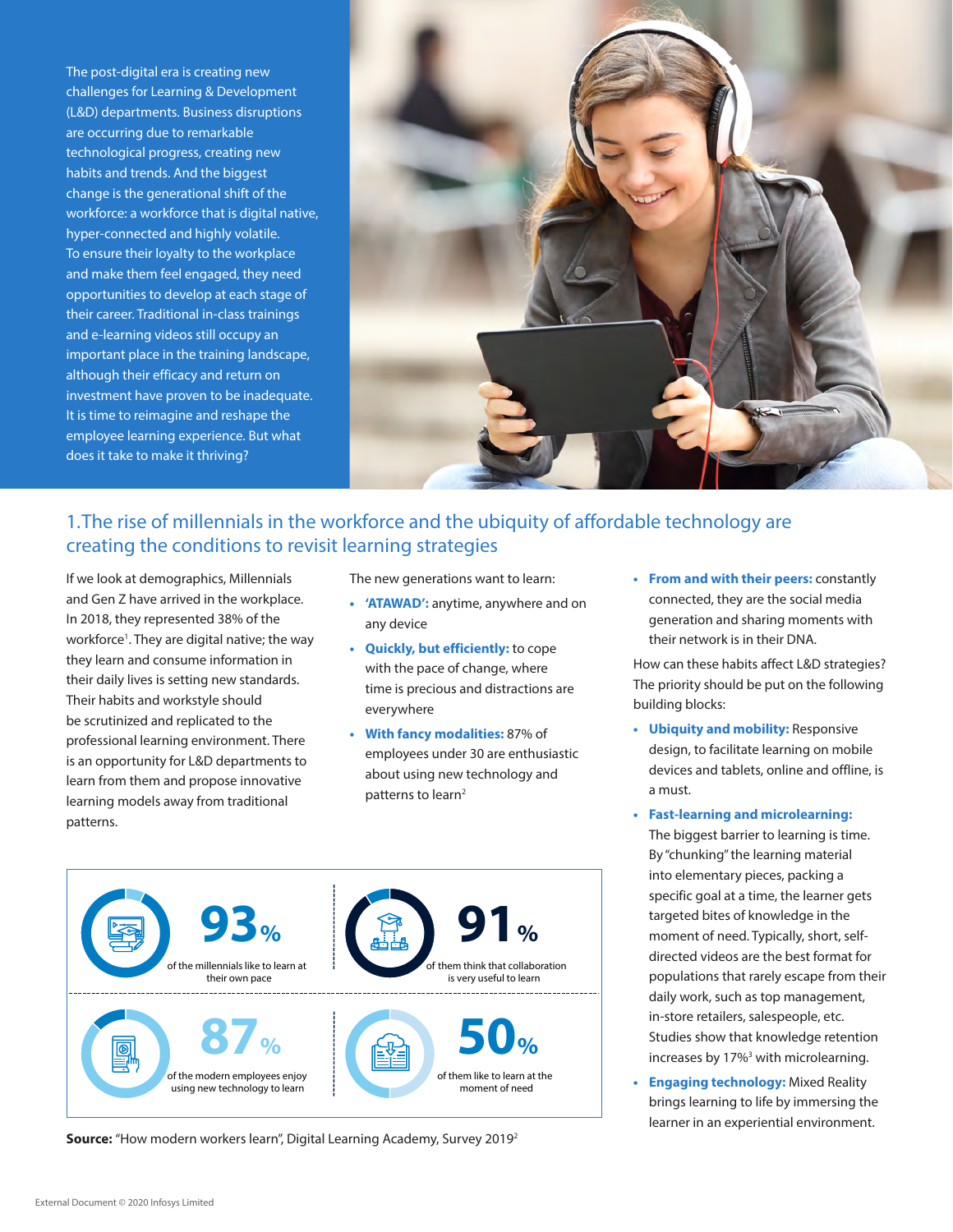In the energy industry, for instance, Virtual Reality (VR) is used to replicate dams through a digital twin that is a perfect replica of the real-life environment. This enables technicians to be trained on how weather conditions, such as a sudden water flood, can affect their work. Augmented Reality (AR) is about overlaying digital information on a physical asset, such as a domestic electric panel. Instead of being trained before performing a duty, technicians place their smartphone device in front of the electric panel and get direct access to the content they need, on-the-job. While VR is increasingly affordable, use cases, although very powerful, are often limited to safety, security and operating procedures (such as maintenance).

 On the other hand, AR is highly scalable and its range of applications will skyrocket in the coming years.

- Other new trends arise in the learning landscape. **Adaptive learning 3.0**  refers to an AI-enabled system based on machine learning, that imitates the one-on-one training experience, such as an "artificial" tutor. It is broadly used to teach foreign languages. It creates a personalized self-paced learning experience through real-time adjustments, immediate feedback and knowledge reinforcement<sup>4</sup>.
- **Social and informal learning:** Fostering collaboration and interaction with coworkers is fundamental. The possibility to exchange with peers through forums

or chats, the use of collaborative activities and the curation of learning content from different sources to a learning playlist that you can share with a colleague are representative examples of how social learning can be integrated into a learning pathway. Leveraging social networking tools is important to share knowledge and embrace and value somebody's achievements. After all, "we always learn alone, but never without the others"<sup>5</sup>.

The common ground among these building blocks is the learner experience. Ensure that learning remains relevant and efficient, in a rapidly evolving world shaped by consumer experience and driven by technology, is the major challenge.

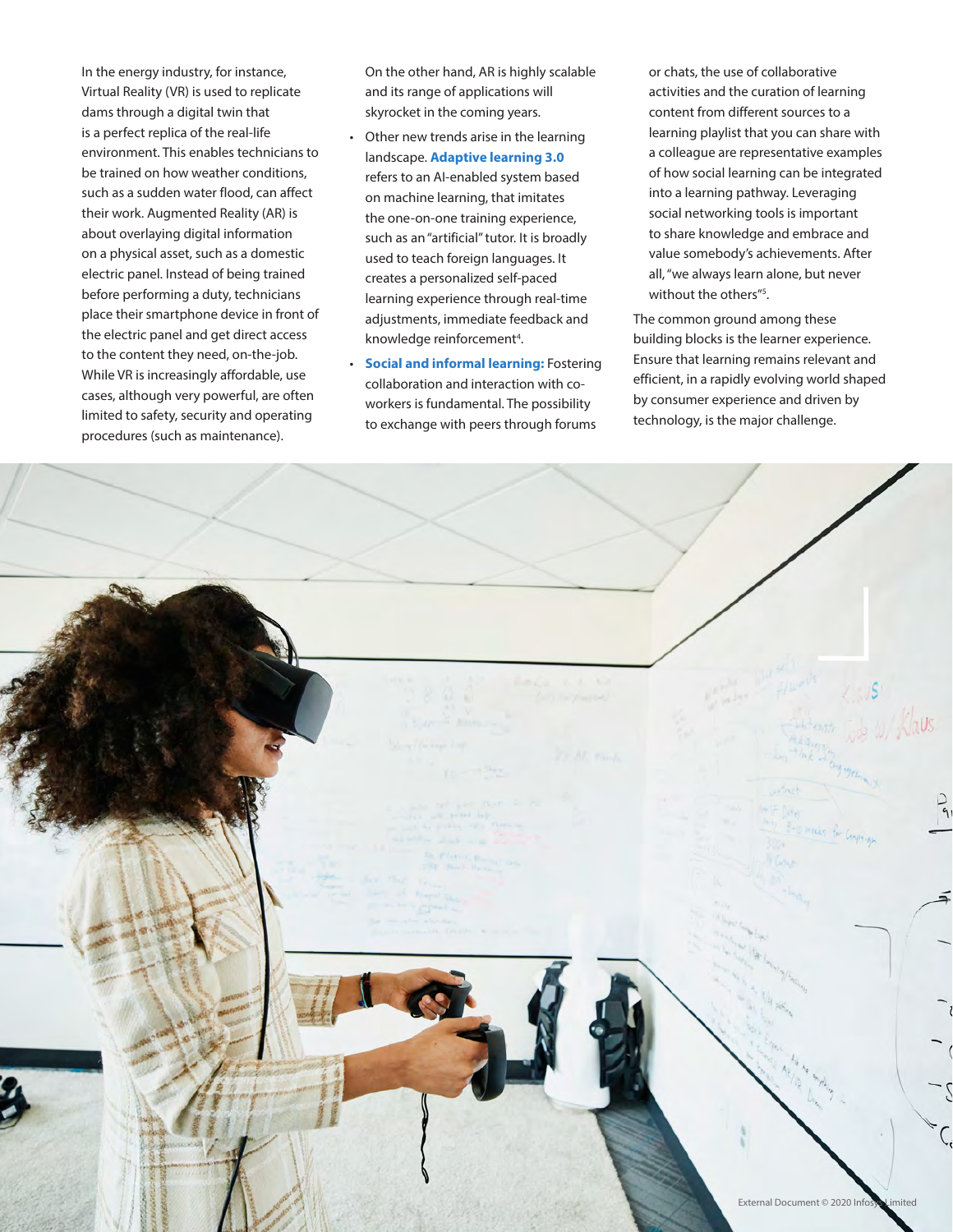# 2.The learner experience becomes a preeminent corporate priority

The learners are internal customers of L&D functions. As a result, the way they learn should be revisited through seamless digital experiences and engaging interventions during the entire employee career, from onboarding to retirement. In other words, the learning journey should be holistic, meaningful and supported by engaging technology.

The evolution of learning systems in this direction is significant. We are shifting from traditional LMS (Learning Management Systems) to cutting-edge LXPs (Learning Experience Platforms) where we are observing a convergence of best practices in:

**• Ergonomics:** Tile-based home page 'Netflix-like', other features similar to a social network look & feel, guided tours

- **Navigation:** Intuitive simplified navigation requiring less effort to find what the learners are looking for, or where to resume (e.g., "continue learning" playlist)
- **Content curation:** A content library relevant to learner needs and profiles, e.g., home page suggesting content that "matches" their interests
- **Learning format:** A variety of resources and activities, such as videos, microlearning and quizzes
- **Social learning enabled:** features allowing exchanges with peers, share content via cohorts, add content to playlists or create goals to be shared with colleagues - empowering digital collaboration



- **Gamification:** Fun and engaging experiences through badges, leader boards and other features fostering a healthy emulation
- **Analytics:** Possibility to give feedback at any time on learning content, metrics available to track learning completion and fitness

As the learning journey should start with a compelling onboarding experience, learning systems can also be used to promote the corporate culture to the new hire and ensure a sense of belonging from day one. Welcome videos, testimonials, quizzes, forums can be added to the induction curriculum and available in the corporate learning system. This also applies to employees who just got promoted or moved to a new role.

Another illustration of user-centric strategies is the use of Digital Adoption Platforms (DAP) for software adoption. DAPs offer just-in-time help to the learner by pushing contextualized information in the moment of need, within the software used. Instead of searching for the information in an external source (typically, user documentation), the user gets additional content directly in overlay or split-screen within the software, enabling immediate application of the knowledge on the job and therefore increasing employee productivity. When the same DAP is used across all software of one company, the employee experience becomes seamless and homogeneous regardless of the software used.

It is exciting, to observe other ways of revisiting the learner experience, such as "edutainment"6 , combining education and entertainment, or innovative learning formats designed as mini-series on a specific subject, like cybersecurity, with strong storytelling and videos with integrated quizzes to rhythm the path of the learners and keep them engaged.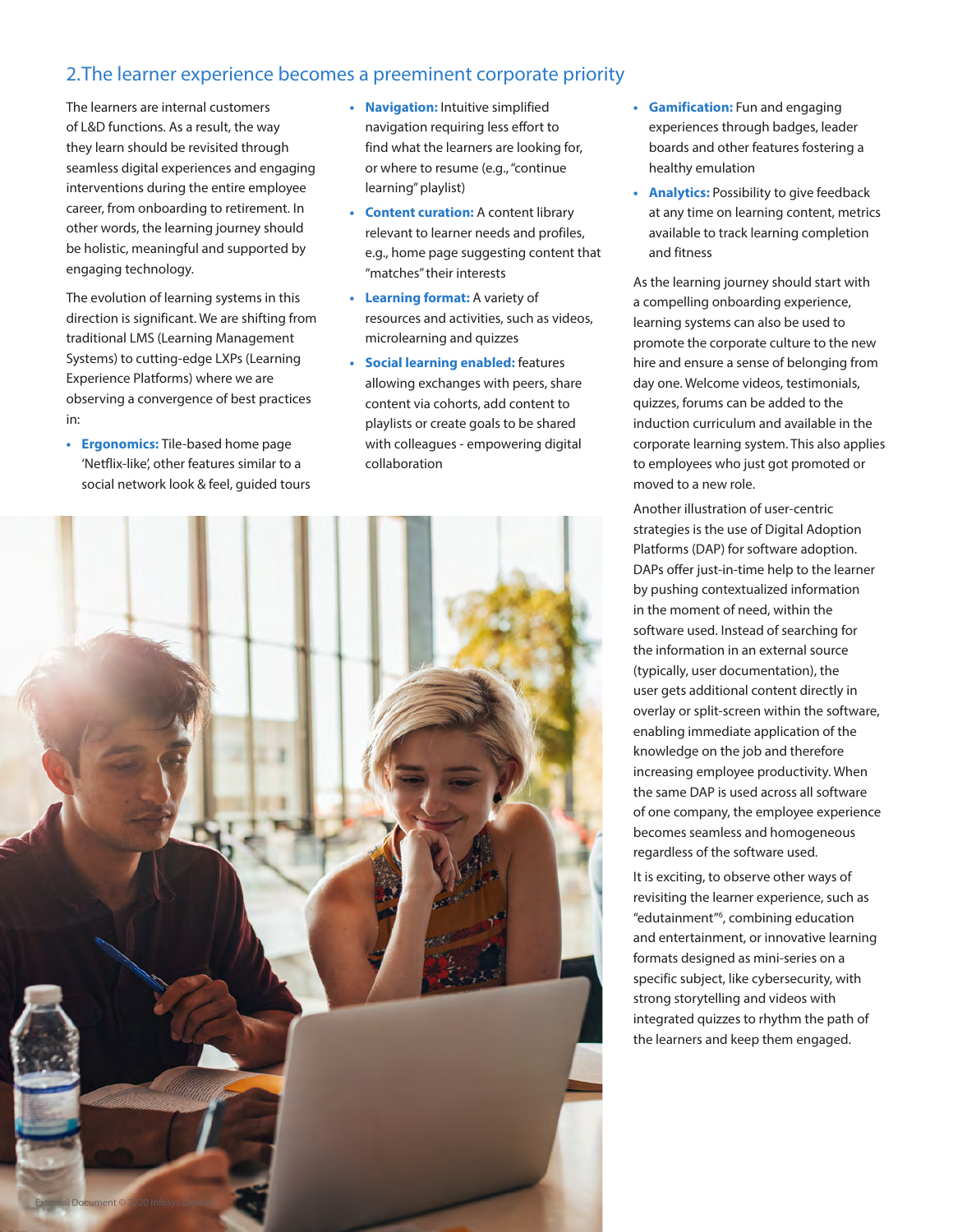# 3.Altogether, organizations, managers and employees should be held accountable to create a lifelong learning culture

The value proposition of compelling learner experiences is a must, but it is not sufficient to thrive in the digital era. What remains necessary, on top of this, is the ability to create and nurture a true mindset of lifelong learning. And it is the responsibility of every actor in the company to make it real.

Where should we begin? Consider the following questions to assess your readiness.

#### **At the organization level**

- Have you set up the right sponsorship to promote the lifelong learning paradigm?
- Have you aligned your learning transformation roadmap to the company's business goals in order to get maximum buy-in from the leadership?
- Have you defined corporate initiatives that link employee learning achievements with performance goals? Are you promoting those initiatives internally?
- Are you clearly communicating that learning is at the core of your business strategy?
- Do you provide enough means to your L&D department to reinvent the way to attract and retain people?
- Are you ready to invest in innovative technology and new learning solutions (like LXPs, mixed reality, AI, etc.)?
- Are you shifting from a B2C to a B2B approach to accelerate your learning transformation? Are you investigating on ready-to-use knowledge content for your people? Are you considering partnerships with pure players?
- Are you leveraging UX design principles and design thinking to adapt to your workforce expectations?

#### **At manager level**

- Are you promoting employee learnability and self-service learning in your teams?
- Do you value time for training within your teams?
- Are you creating regular learning moments, where everyone can share knowledge?
- Do you recognize training as effective worktime? Do you value social and informal learning as a true part of employee upskilling?
- Have you defined SMART\* learning objectives in your teams? Do you link them to employee appraisals? (\*SMART stands for Simple, Measurable, Achievable, Relevant and Time-bound)
- Do you proactively propose learning programs to your collaborators? Do you share learning playlists with them?
- Do you "lead by example"? As a manager, you are also an employee who should pave the way for the others.

#### **At employee level**

- Do you feel ready to learn differently: online, offline, on the go, while commuting, in the moment of need, informally?
- Are you "feeding"/developing your digital dexterity? In other words, do you use and manipulate multiple channels and media to find solutions for your everyday challenges? (such as corporate knowledge base, platforms, apps, webinars, conferences, web search, etc.)
- Have you established regular learning moments in your calendars? Have you created recurring placeholders for learning, ideally at the same time every week? Are you able to stick to them?
- Do you share the results of what you've learned with your peers?
- Do you get in touch with knowledge contributors and authors?



**Source:** Infosys

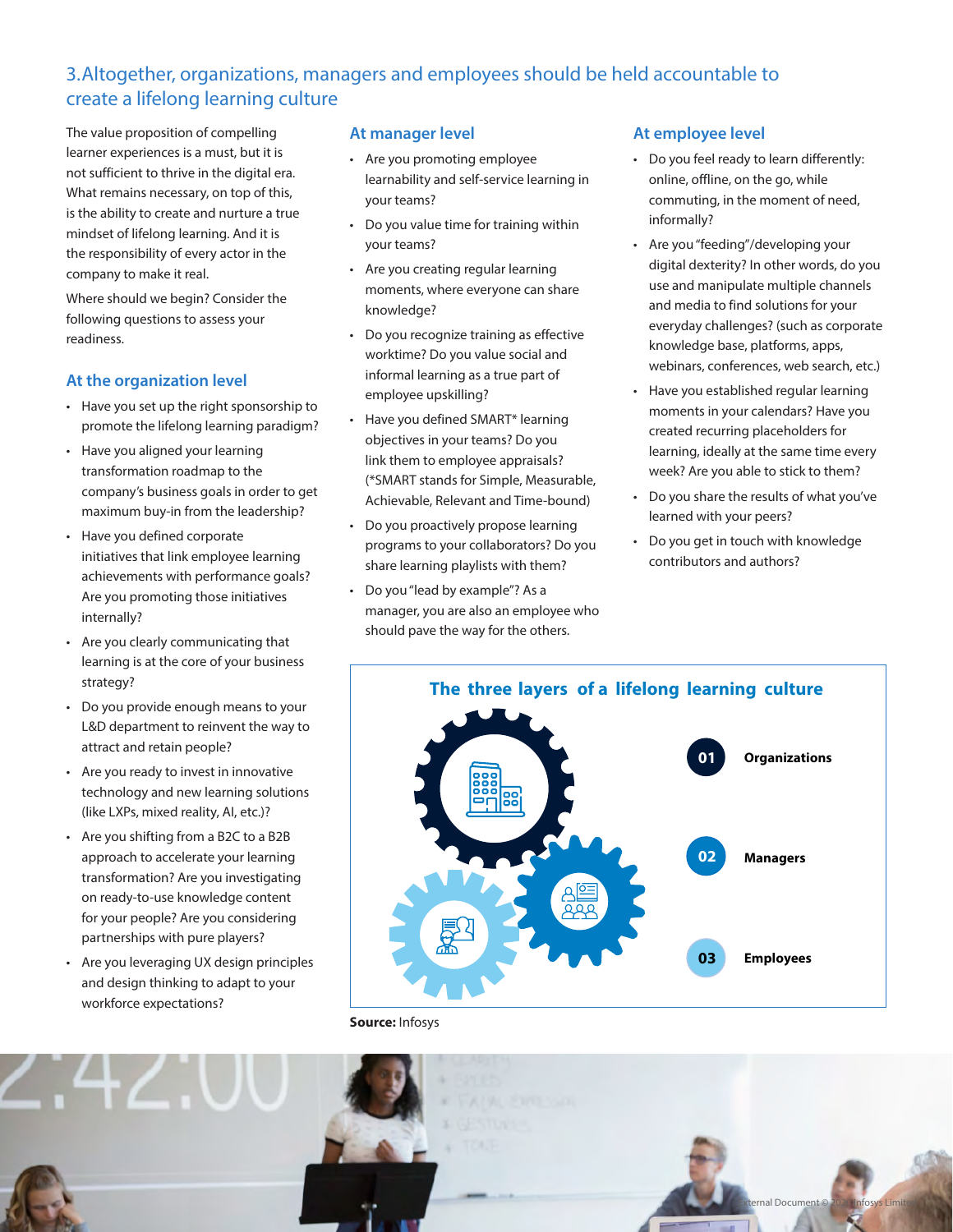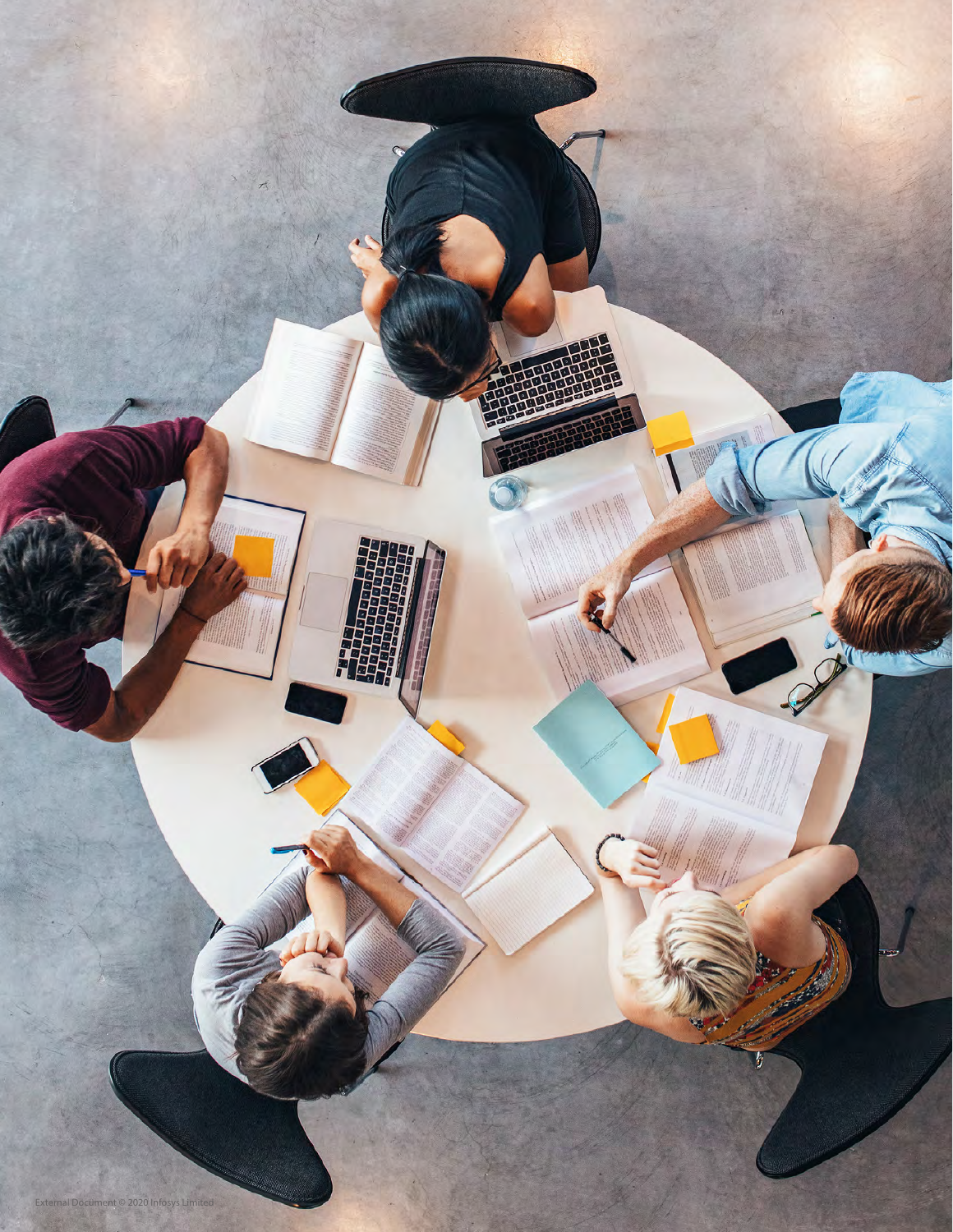

#### Conclusion

Research has shown that companies that invest in their workforce are 30% more likely to become leaders of their industry in the future<sup>7</sup> and employees are generally more committed to a business that invests in their development. 93% of them claim that they would stay longer in such an organization<sup>8</sup>. Lifelong learning makes employees "bankable" and happy at work. Time has come for all the parts of the equation to play their role in shaping the next-gen learning: employees by embracing a growth mindset and becoming agile learners; managers by supporting their team members' development and giving them

the opportunity to become business "influencers"; organizations by investing massively in empowering their workforce and enhancing a continuous learning culture. We are convinced that lifelong

learning is the way for both employees and organizations to stay ahead and relevant in a fast-paced environment. Transforming it into a key cultural component of the future enterprise will become vital<sup>9</sup>.



**93%**

of **employees** say they would stay longer at a company that invests in their development

**Source:** https://learning.linkedin.com/resources/workplace-learning-report-2018#